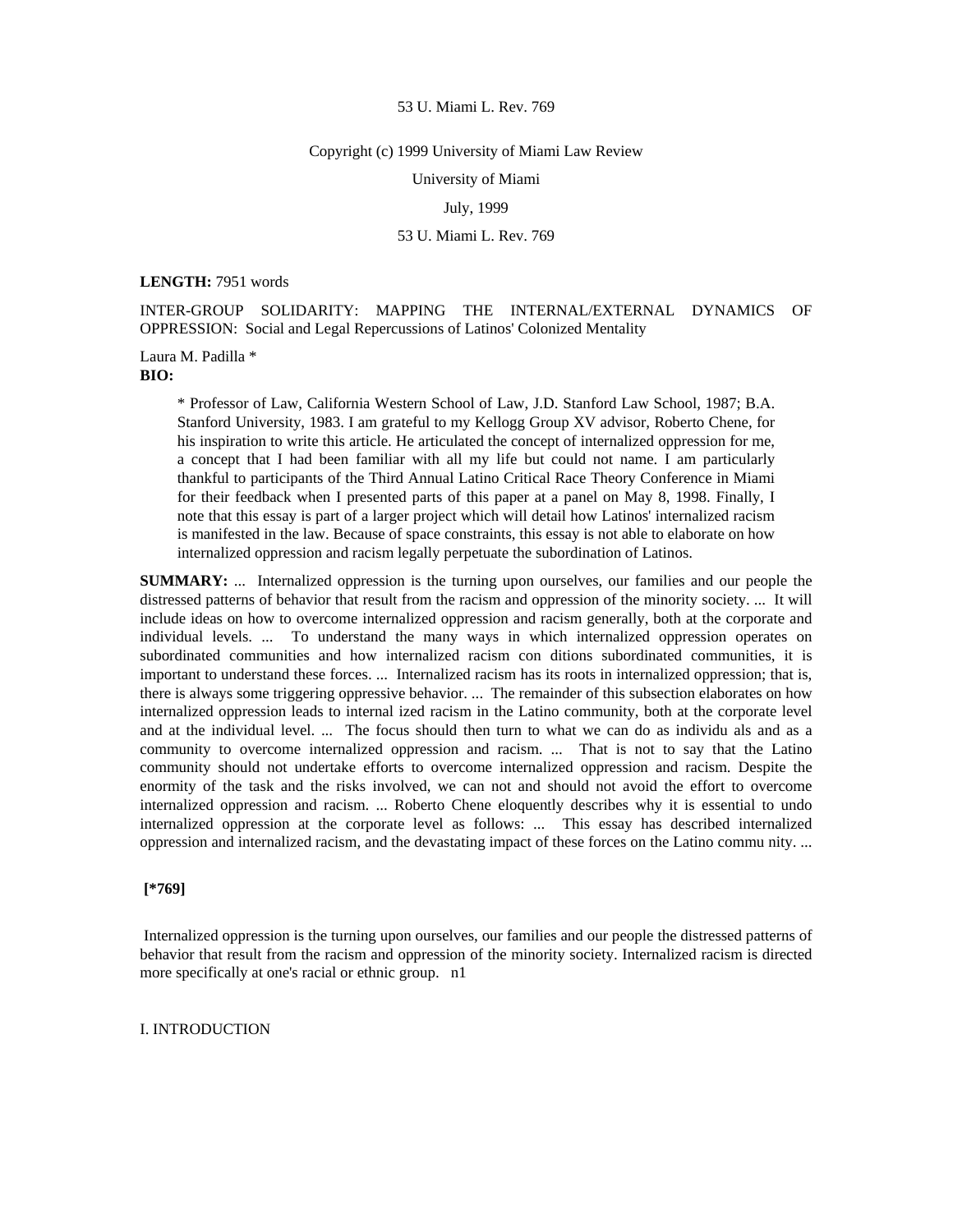Internalized oppression and racism are insidious forces that cause marginalized groups to unconsciously turn on themselves, thereby rein forcing self-fulfilling negative stereotypes and producing self-destruc tive behaviors. Many people have been socially conditioned to believe the stereotypes of Latinos as a drain on United States social services, as undeserving beneficiaries of preferences, and as lazy and ignorant peo ple who barely speak English. The stereotypes can be even worse. I recently read that "many perceive Latinos as poor, criminals, drug users." n2 Latinos are also seen as people who "bring inferior cultural mores, including a propensity to go on welfare and commit crimes, poor health and hygiene, disregard for hard work and education, and a back ward attachment to their language." n3 Moreover, popular storytelling **[\*770]** paints Latinos as docile, willing to accept any working conditions with out complaint. n4 Other writers remind us that Mexicans in particular have been characterized "as traditional, sedate, lacking in mechanical resourcefulness and ambition." n5

Sadly, "Mexicans themselves internalize the 'Anything But Mexi can' mindset. An internalized racism, popularly called a 'colonized mentality' by Chicano movement activists during the 1960s, splinters Latino and even Mexican unity." n6 To the extent that Latinos internalize negative stereotypes, they cause intracommunal harm. For example, a significant number of Latinos voted in favor of California's Proposition 187, which ended many benefits for immigrants, n7 and Proposition 209, which ended affirmative action in government contracting and public colleges and universities, n8 precisely because they accepted negative ste reotypes about Latinos. That is, they were seduced into believing that Latino immigrants take but do not give, and that they are subhuman, thus undeserving of education and medical attention. n9 Furthermore, they **[\*771]** must have been convinced that our society is now color-blind and hence racebased preferences to ameliorate past discrimination are no longer necessary. More recently, until just before election time, a high percent age of Latinos supported Proposition 227, which proposed to end bilin gual education in California. n10 Additionally, a mostly Latino school board in New Mexico fired two teachers for teaching Chicano history to a group of predominantly Latino high school students. n11 These exam ples illustrate the manner in which Latinos' efforts harmed other Lati nos, often to the delight of conservatives who masterminded the underlying activity. n12 This behavior results from a belief in Latino infer iority and Anglo superiority, both manifestations of internalized oppres sion and racism.

This essay begins by defining internalized oppression and racism and exposing the harms they cause. It dissects the reasons we engage in internalized racism and explains how once exposed, it will be easier to engage in a conscious effort to eradicate internalized racism. It will then describe how the intersectionality of internalized oppression and racism is expressed in the Latino community. The essay will then re-imagine Latino identity without internalized oppression and racism. It will include ideas on how to overcome internalized oppression and racism generally, both at the corporate and individual levels. The essay con cludes that exposing internalized oppression and racism is the first step to alleviating the harm that results from a negative self-perception, which must be followed by the active construction of positive self- images. This, in turn, will lead not only to less support for racist and discriminatory legislation but to a more active and united denouncement of racist lawmaking. The final step is to engage in pro-active agenda- setting and campaigns to capitalize on a newly-forged, positive identity.

# **[\*772]**

# II. INTERNALIZED OPPRESSION AND RACISM

 Internalized racism has been the primary means by which we have been forced to perpetuate and "agree" to our own oppression. n13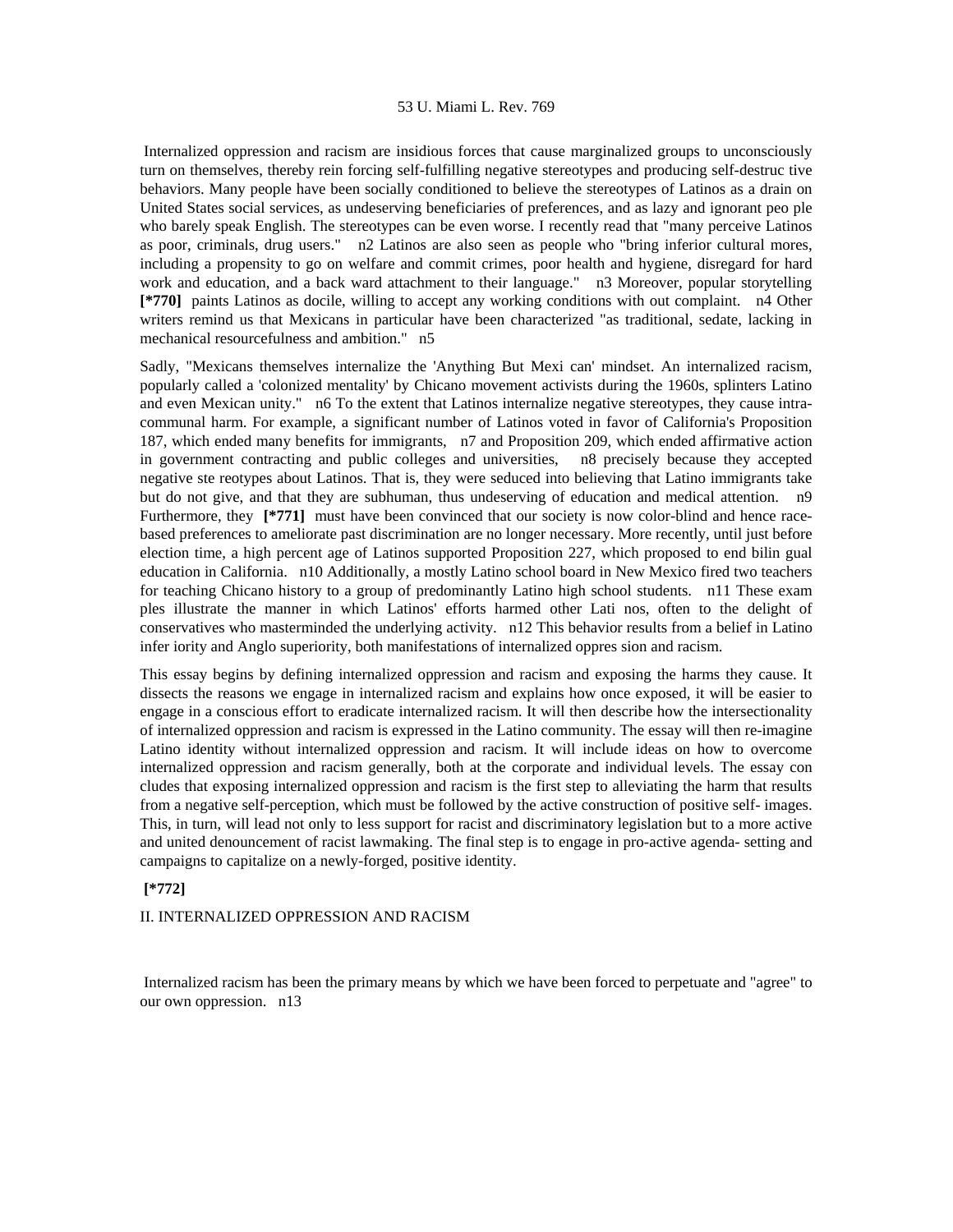To understand the many ways in which internalized oppression operates on subordinated communities and how internalized racism con ditions subordinated communities, it is important to understand these forces. Thus, this part describes internalized oppression and racism gen erally. It then describes how they are particularly manifested in the Latino community. This allows the reader to better comprehend why Latinos engage in the types of self-destructive behavior described throughout this essay.

## A. Working Definitions of Internalized Oppression and Racism

 When a victim experiences a hurt which is not healed, distress pat terns emerge whereby the victim engages in harmful behavior. n14 Inter nalized oppression has been described as the process in which these distress patterns reveal themselves.

 These distress patterns, created by oppression and racism from the outside, have been played out in the only two places it has seemed "safe" to do so. First, upon members of our own group - particu larly upon those over whom we have some degree of power or con trol... Second, upon ourselves through all manner of self- invalidation, self-doubt, isolation, fear, feelings of powerlessness and despair... n15

 Thus, internalized oppression commences externally; that is, domi nant players start the chain of behavior through racist and discriminatory behavior. This could range from exclusion because of race (i.e., from a job or a store), to negative generalizations about a race (i.e., "we don't need any more wetbacks - they just take away our jobs") and capitaliza tion on the fears created by those generalizations, n16 to derogatory com ments about a particular individual on racial grounds (i.e., "we shouldn't **[\*773]** give her the job she'll miss too much work because Mexican women are always pregnant").

Those at the receiving end of the prejudicial behavior then internal ize negative perceptions about themselves and other members of their own group, and act accordingly. n17 When this internalization process occurs within a particular racial or ethnic group, it manifests itself at both the corporate and individual levels.

 Patterns of internalized racism cause us to find fault, criticize, and invalidate each other. This invariably happens when we come together in a group to address some important problem or undertake some liberation project. What follows is divisiveness and disunity leading to despair and abandonment of the effort.

Patterns of internalized oppression cause us to attack, criticize or have unrealistic expectations of any one of us who has the courage to step forward and take on leadership responsibilities. This leads to a lack of support that is absolutely necessary for effective leadership to emerge and group strength to grow. It also leads directly to the "burn out" phenomenon we have all witnessed in, or experienced as, effec tive ... leaders. n18

 There are many other ways that internalized racism impacts our behavior, n19 always resulting in selfinflicted harm. The following sub section will describe how internalized racism manifests itself specifi cally within the Latino community.

# B. Internalized Racism in the Latino Community

 Internalized oppression operates rather uniformly regardless of ethnicity or sexual orientation through some common patterns of behav ior, n20 yet it also manifests itself uniquely depending on the negative ste reotypes it causes a particular group to internalize. Internalized racism has its roots in internalized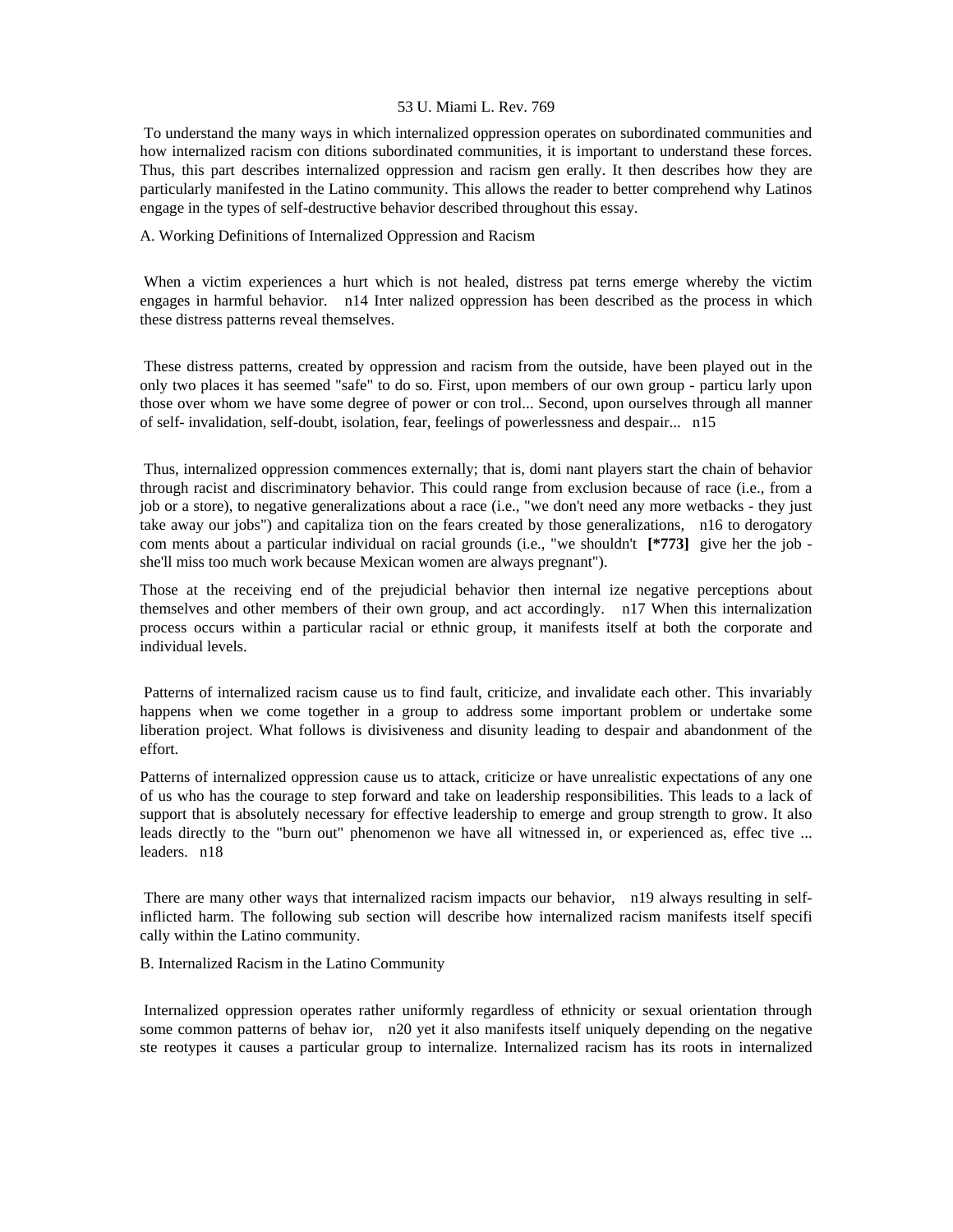oppression; that is, there is always some triggering oppressive behavior. For Latinos, we "share a unique experi ence of oppression and survival in the United States. Mexicans and Puerto Ricans, who constitute the largest and oldest Latino/a communi ties within the official borders of the United States, were attacked, invaded, colonized, annexed, and exploited by the United States." n21 Racist and discriminatory behavior toward Latinos is clearly deep- rooted. After the Mexican American War ended in 1848, people of **[\*774]**  Mexican origin faced lynchings, land theft and virulent racism. Later, in times of economic depression, people of Mexican origin - citizens and noncitizens alike - were deported en masse... As a result, many Mexican-origin people internalized the racism and learned to despise all things Mexican. n22

It is our unique history which we have internalized that gives rise to our particular brand of internalized racism. Latinos, for example, may be conditioned to believe that other Latinos, particularly recent immigrants, are unfairly taking advantage of U.S. Social Services, n23 or we may refrain from using Spanish in professional settings because it will betray our heritage, or we may believe that whiter is better. "From the Latina/o viewpoint, the desirability of whiteness represents the internalization by the colonized of the colonizers' predilections." n24 The remainder of this subsection elaborates on how internalized oppression leads to internal ized racism in the Latino community, both at the corporate level and at the individual level.

At the corporate level, internalized racism involves harmful or destructive conduct by members of a group toward other members of the group. "[Internalized racism] has been a major ingredient in the dis tressful and unworkable relationships which we so often have with each other. It has proved to be the fatal stumbling block of every promising and potentially powerful ... liberation effort that has failed in the past." n25 Internalized racism at the corporate level can thus thwart Lati nos' empowerment efforts. For example, Latino groups often wither when leadership issues revolve around how "ethnic" one is. To wit, at California Western School of Law, one year a majority of the La Raza law students refused to elect a blond student to a board position because she was not perceived to be "Mexican" enough, even though she was born in Mexico and was a committed activist. Politics of race impeded her advancement and prevented her from performing work beneficial to the Latino community. The same politics of race exists among the La Raza Lawyers Association of San Diego, where members' credibility is **[\*775]** sometimes based on whether they are perceived as "too dark" or "too light," depending on the issue.

Internalized racism at the corporate level also reveals itself through the way we view other Latinos. Many people in our community believe the tired notion that immigrants are a drain on social services. As early as 1913, "the Commissioner of Immigration ... publicly announced his fear that Mexicans might become public charges, since according to these authorities, Mexicans came to the United States only to receive public relief." n26 Today, many harbor that same belief about recent immigrants, n27 and too many Latinos believe it. n28 If those who believe this propaganda looked beyond the myths to the facts, they would learn that many immigrants contribute more to our society than they take. n29 In researching campaigns to limit immigration, Richard Delgado and Jean Stefancic found that many conservative think tanks conclude that "immigration is a net benefit, not a drawback to the regions in which immigrants settle." n30 Their research uncovered conservative spokesper sons emphasizing that "legal immigrants are more likely than natives to participate in the labor force, ... and that immigrants earn roughly \$ 700 more a year per capita than natives, with those who entered the United States before 1980 earning nearly \$ 4,000 more." n31 Moreover, many immigrants, particularly Latinos, exhibit entrepreneurial spirit and often start their own businesses. n32 "According to the Greenlining Insti tute in San Francisco, most of the new small business development in California that helped to move the state's economy forward was fueled by Latino entrepreneurs." n33 Thus, rather than deceitfully taking more than their share from the economy, Latinos, in many cases, contribute to the economic health of the United States.

 **[\*776]** Internalized racism in the Latino community also reveals itself at the individual level. For example, members of my family, as well as their friends, have attempted to one-up each other about how "guero" n34 their children or grandchildren are. My mother's best friend once bragged about how guera her first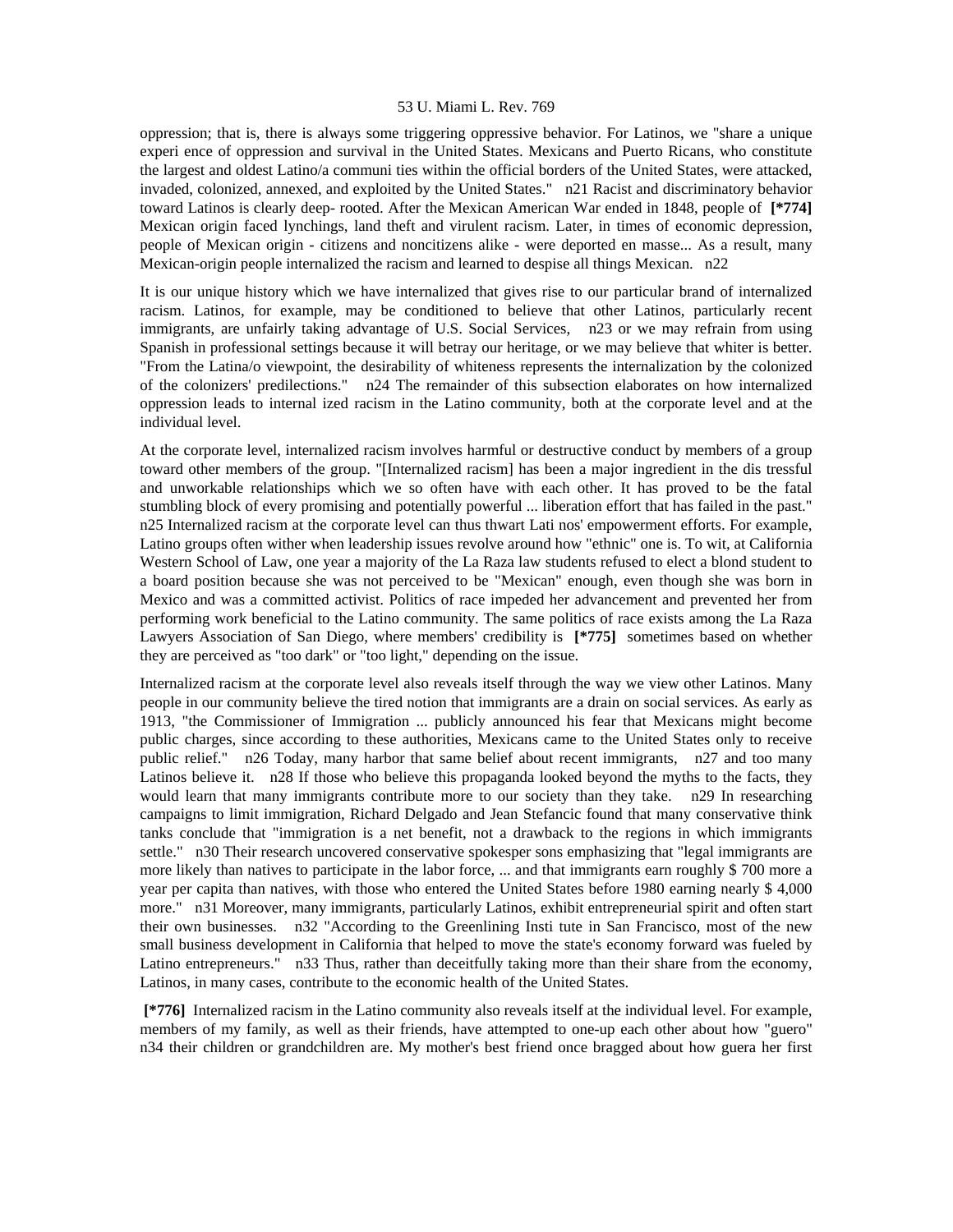granddaughter was as she pulled out a photograph of a hirsute, dark baby with thick black hair. Rather than question why her friend felt compelled to assert her granddaughter's "guera-ness," my mother and I instead later compared the grand daughter's "guera-ness" to the "guera/o-ness" of our own family mem bers. We succumbed to the conditioning that white is better. Latinos also use this grading process to rank the acceptability of boyfriends, girl friends, spouses and partners. Lighter is preferred, darker is acceptable so long as that person is Latino. To go any darker may put you at risk of family alienation. As one Latino expressed:

 The unpleasant truth is that whether or not Mexican-Americans con sider interracial relationships to be acceptable has everything to do with the specific race involved. The clearest analogy: a ladder. The social ladder, if you will. At the top of the ladder is the color white, owing to generational assumptions that the fair-skinned shall inherit the earth. At the bottom is the color black, the color of subjugation. Inferiority. In the middle, nesting precariously between the extremes, is the color brown. n35

 I married a caucasian and in reflecting on why, I realize that the reasons are many, complex and positive, and that I never consciously chose to not marry a Latino. n36 However, it is not as clear to me whether I subconsciously chose to not marry a Latino. While I spent much time with my Latino classmates, especially in connection with the Stanford Latino Law Students' Association ("SLLSA"), n37 I did not date them. One reason, at least in law school, was that there were not many Latinos to choose from and many of them had girlfriends. Another reason was that I saw too many marriages in my family break up because of the man's infidelity. Of course I did not then assume that all Latino males were unfaithful, but it made me nervous. That nervousness was com pounded when I became active with the La Raza Lawyers Association of **[\*777]** San Diego. At parties and out-of-town conferences, I noticed that a sig nificant number of men suddenly lost their wedding rings and seemed to spend too much time with women who were not their wives. So I remind myself that this behavior is characteristic of many men, not just Latinos. Am I succumbing to internalized racism by believing negative stereotypes about Latino men or am I being practical? That is one of the dangers of internalized oppression; we frequently do not realize when or how we are prejudiced against ourselves.

Many Latinos inwardly, and sometimes outwardly, question the qualifications of other successful Latinos. n38 It is heartening that this is not uniform - several Latinos I know try to provide a mutual support network. For example, we intentionally and systematically refer busi ness to each other. Nonetheless, there are too many instances where we not only neglect to provide support but, even worse, actually conspire against each other. This tendency is illustrated by a popular Mexican folk story:

 A man stumbles upon a fisherman who is gathering crabs and placing them in a bucket with no lid. When the passerby asks the fisherman whether he is concerned that the crabs might climb out of the bucket and crawl away, the fisherman replies that there is no need to worry. "You see," he says, "these are Mexican crabs. Whenever one of them tries to move up, the others pull him down".

 Internalized racism is also displayed when Latinos experience self- doubt upon receipt of either admission into a top university or a prestigi ous job offer. n39 This impostor dilemma haunts many of us - how did I get here? Do I truly belong? The answers, respectively, are through hard work and perhaps some serendipity, and yes. But because of inter nalized racism, we doubt our qualifications and hard-earned creden tials, n40 and succumb to the often not very delicate suggestions that we do **[\*778]** not belong.

We also denigrate ourselves through our treatment of the Spanish language and our support of the "English only" movement. By the for mer, I mean that Latinos can cavalierly use Spanish when convenient - for example, to temporarily bond with other Latinos, n41 while also being embarrassed by it when it reveals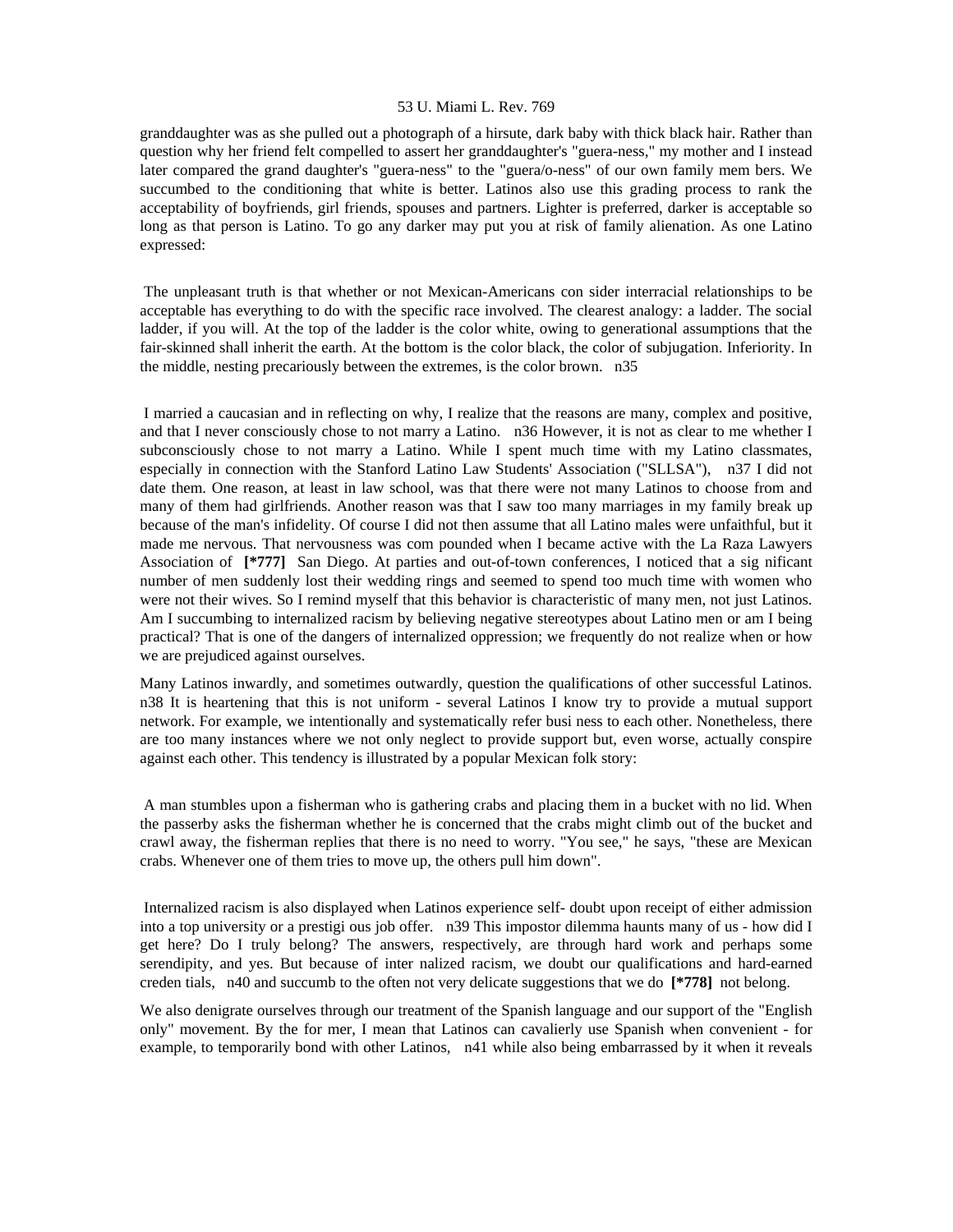too much of our heritage. n42 Through support of the English-only movement, we admit Latino inferiority - that our inherited language is something we should be ashamed of. When we support this movement, we accept negative stereotypes and the notion that Latinos are "dangerous because of their language. It per ceives the Spanish language as a threatening foreign influence that must be eradicated to preserve cultural purity." n43 Accordingly, internalized racism plays itself out by causing Latinos to distance themselves from the Spanish language. By doing so, we accept "the assimilationist ideal [which] would have Latinos learn English and completely lose their Spanish-speaking ability." n44 But rather than being a source of embarrassment, our language, as one academic suggested, should be a source of cultural pride. "Latino/as must learn to celebrate their lan guage if they are to find strength in their common identity." n45

There are many ways that internalized oppression causes Latinos to accept the "colonized mentality." By accepting that mentality, we engage in internalized racism, we believe negative stereotypes about ourselves and other Latinos, and we act on those beliefs. The conse quences can be severe, especially, when proposed legislation directly harms the Latino community. Thus, it is critical, as a starting point, to recognize internalized oppression and racism and how they impact our communities. The focus should then turn to what we can do as individu als and as a community to overcome internalized oppression and racism.

## **[\*779]**

## III. OVERCOMING INTERNALIZED OPPRESSION ANDRACISM

 Internalized oppression and racism are deeply embedded in United States history. The roots of internalized oppression and racism for Mex ican-origin groups, for example, originated over 150 years ago. Preced ing the Mexican-American War of 1848, "Anglo-Americans perceived the Mexicans' military weakness and technology to be evidence of the inferiority of the 'half-breeds' and their inability to govern them selves." n46 Thus began the stereotyping of "Mexicans as stupid and inferior hybrids." n47

With such a prolonged history of Latino oppression in this country, it will take a concerted effort, including group change and individual change, to undo the effects and behavior associated with internalized oppression and racism. These types of changes will be extraordinarily difficult, as are changes that must combat the reconstructive paradox. n48 In essence, the reconstructive paradox posits that the most insidious types of social evil tend to be so ingrained in our society that we barely notice them. n49 Accordingly, it takes a herculean effort to overcome the evil. n50 Moreover, because of the scope of the effort, it is bound to be highly visible and its very visibility will cause tremendous resistance and ultimately, backlash. n51 That is not to say that the Latino community should not undertake efforts to overcome internalized oppression and racism. Despite the enormity of the task and the risks involved, we can not and should not avoid the effort to overcome internalized oppression and racism. As one academic reminds us, the "issue for us is how to overcome the decades of racism" that have shut us out of "centers of power, learning and decision making." n52

Roberto Chene eloquently describes why it is essential to undo internalized oppression at the corporate level as follows:

 It is necessary to realize that classism, ageism, racism, sexism and all other forms of oppression are within our social institutions and have a life of their own. It is essential to recognize that it is not enough to promote change at the individual level but rather that empowered individuals collaboratively pursue changes at the systemic and insti **[\*780]** tutional levels. Allying with each other and changing the institution of which we are a part is an essential part of the process of becoming an ally. n53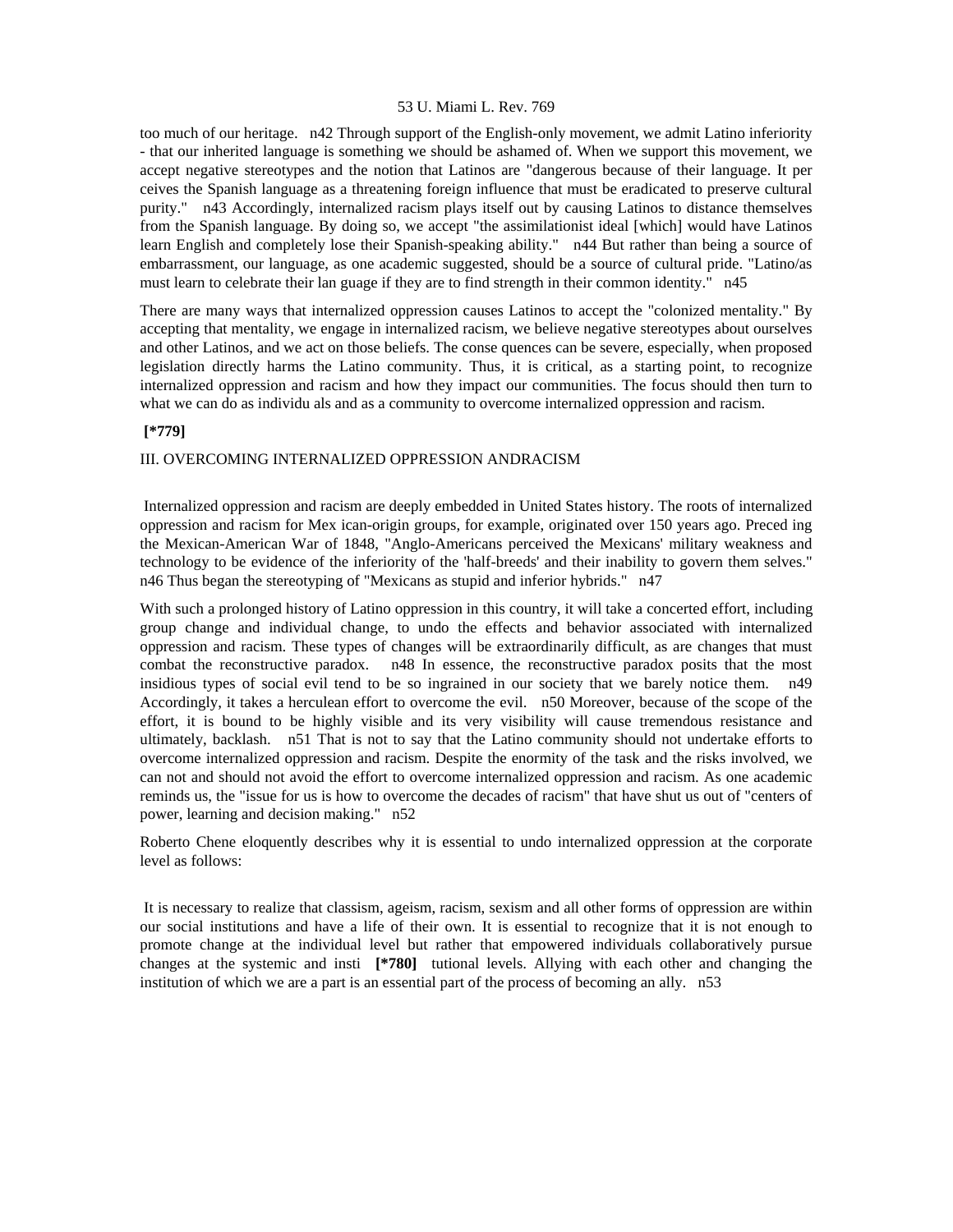Understanding why it is crucial to overcome internalized oppres sion and racism at the institutional or group-wide level is only the first step. The more difficult challenge requires sustained efforts to eliminate behavior resulting from internalized oppression and racism.

As Chene suggests, a critical beginning requires alliances such as those formed at Latino Critical Race Theory ("LatCrit") conferences and other Critical Race Theory conferences. n54 In fact, this spirit of alliance is partly what prompted the movement to organize LatCrit I in 1996 in La Jolla, California. n55 Given that initial alliance is easier than sustained alliance, it is crucial that participants not desert the LatCrit project or the larger project of creating and sustaining alliances within the Latino com munity. n56 This requires honest communication, constructive criticism, and respect. Chene elaborates that we must also have: "a mutual com mitment to maintaining the relations; an understanding that allies are flexible and persistent at working on the relationship although conflict may arise; and an understanding that allies are able to give positive instruction to each other so that they will learn from one another." n57

While understanding how internalized oppression operates at the group level is an important starting step, as important is the crucial next step of reducing internalized oppression at the group level. This can be accomplished by continuing to meet in group settings, supporting the group as well as group members, and creating alliances with other oppressed groups. Additionally, it is important to refuse to allow domi nant groups to persistently create, perpetuate and manipulate stereotypes **[\*781]** about Latinos. n58 It is insufficient to be merely disgusted and offended by these types of actions. We must name the actions for what they are - racist and nativist behavior - in an equally public setting and hold the actors accountable. Moreover, we must be aware of the institutionaliza tion of white supremacy and systematically undo both the subordination of Latinos through white supremacy, as well as our contributions to the perpetuation of white supremacy. n59 White supremacy is carried out ritu alistically, such as through Ku Klux Klan activities, n60 legislatively through enactment of bills like California's Propositions 187 and 209, n61 politically through zoning or development approval which harms Latino communities n62 while enhancing predominantly white communities, n63 and symbolically through billboards such as the one which briefly appeared at the California-Arizona state line and read: "Welcome to Cal ifornia. The Illegal Immigrant State. Don't Let This Happen To Your State. Call Toll Free (877) NO ILLEGALS." n64 As is evident, the tasks are many: Latinos must be on the alert for racist behavior; swiftly and publicly react against any such behavior; and ensure that we are not actively supporting this behavior by voting for legislation such as Propo sition 187, or inactively supporting this behavior through complacency.

In addition to overcoming destructive patterns of behavior at the corporate level, we must also focus on change at the individual level. The first and most essential step is consciousness-raising. If we do not **[\*782]** recognize internalized oppression and racism, we cannot overcome or undo them. To recognize these destructive forces, Suzanne Lipskey sug gests that we ask ourselves questions like the following:

What has been good about being ... [Latina/o]? What makes me proud of being ... [Latina/o]? What has been difficult about being ... [Latina/o]? What do I want other ... [Latina/os] to know about me? How specifically have I been hurt by my own people? When do I remember standing up against the mistreatment of one ... [Latina/o] by another? When do I remember being strongly supported by another ... [Latina/o]? When do I remember acting on some feeling of internalized oppression or racism? When do I remember resisting and refusing to act on this basis? n65

 In answering these questions, we can deconstruct others' defini tions of "Latina/o" and reconstruct our identity in an affirming way. This will positively impact how we see ourselves, how we see other Latinos, and how non-Latinos see Latinos.

In addition to asking and honestly answering questions like those listed above, the process of overcoming internalized oppression and racism includes recognizing destructive patterns of behavior, including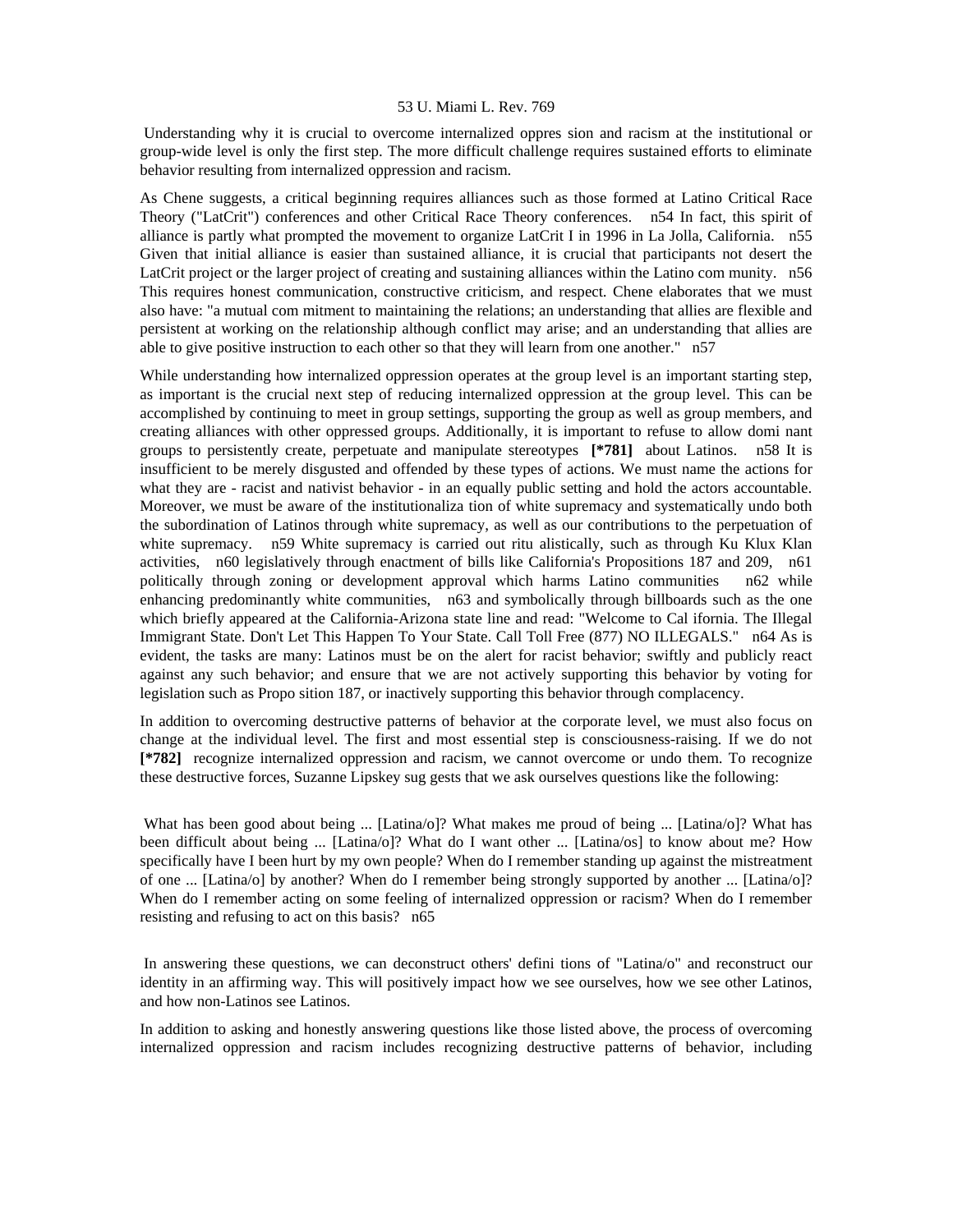exaggerating "our feelings of rage, fear, indignation, frustration, and powerlessness... " n66 One Latina author self-deprecatingly described her feelings and the feelings of other Chicanos as follows:

 I have internalized rage and contempt, one part of the self (the accusatory, persecutory, judgmental) using defense strategies against another part of the self (the object of contempt). As a person, I, as a people, we, Chicanos, blame ourselves, hate ourselves, terrorize our selves. Most of this goes on unconsciously; we only know that we are hurting, we suspect that there is something "wrong" with us, something fundamentally "wrong." n67

 In light of the racist history of our country, it is not surprising that we experience this self-loathing. After all, "racism disempowers us by infecting individual consciousness with self-doubt." n68 When Latinos feel self-contempt or contempt for other Latinos, we must stop, name the feelings and their source, and eradicate race-based contempt and self- doubt.

Another expression of internalized oppression and racism is our acceptance of "a narrow and limited view of what is authentic ... **[\*783]** [Latino] culture and behavior." n69 To a large degree, outsiders have defined what it is to be an authentic Latino. n70 We have not only accepted those definitions, even worse, when defining ourselves, we have not always been inclusive. To remedy these definitional identity problems, it is important both to participate in the process of defining ourselves, and to not make that definition so narrow that it excludes other Latinos. This is part of the broader charge of LatCrit theory - to develop a "paradigm that accepts, embraces, and accommodates persons as multidimensional entities rather than as conveniently divisible parts of that whole being." n71

Internalized racism plays itself out through our treatment of the Spanish language: it is often a source of embarrassment. Instead, we should resurrect it as a source of pride partly for the reasons one writer outlined:

 The children should learn Spanish, not only because in many cases this helps their learning in general, but also because they will thus be able to secure a sense of identity and belonging. The Spanish language should also be brought to the adult population ... The point is not to create a prerequisite to membership in the Latino/a community, but rather to give Latino/as an opportunity to reconnect with their roots and open up a path towards a common identity. n72

 Internalized racism also causes us "to mistrust our own thinking and analytical abilities. We carry around doubts about our own and other [Latinos'] ... ability to think well." n73 We can undo this misplaced lack of confidence through consistent and conscious support of each other. This could take place through participating in works-in-progress sessions, remembering each other when we are organizing conferences, reading each others' works, recommending each other for visiting professorships at our institutions, and generally uplifting each other.

Latinos can engage in other efforts to boost our collective self- image. For example, Latinos can organize at many levels to demand better representation, to improve the provision of basic services, and to hold the media accountable for its portrayal of Latinos (or lack thereof). n74 Additional steps include drafting and supporting legislation **[\*784]** which advances Latino causes, lobbying, working together to promote Latinos to positions of power, and recommending each other for plum positions.

We must also establish bonds with our young people and include them in the process of self-definition. To learn from our young people, we should frequently seek their voices and give them more opportunities to be heard. We also need to feed and support their creativity. In addi tion, we could create student book clubs and mentoring programs between professionals and students, and between older students and younger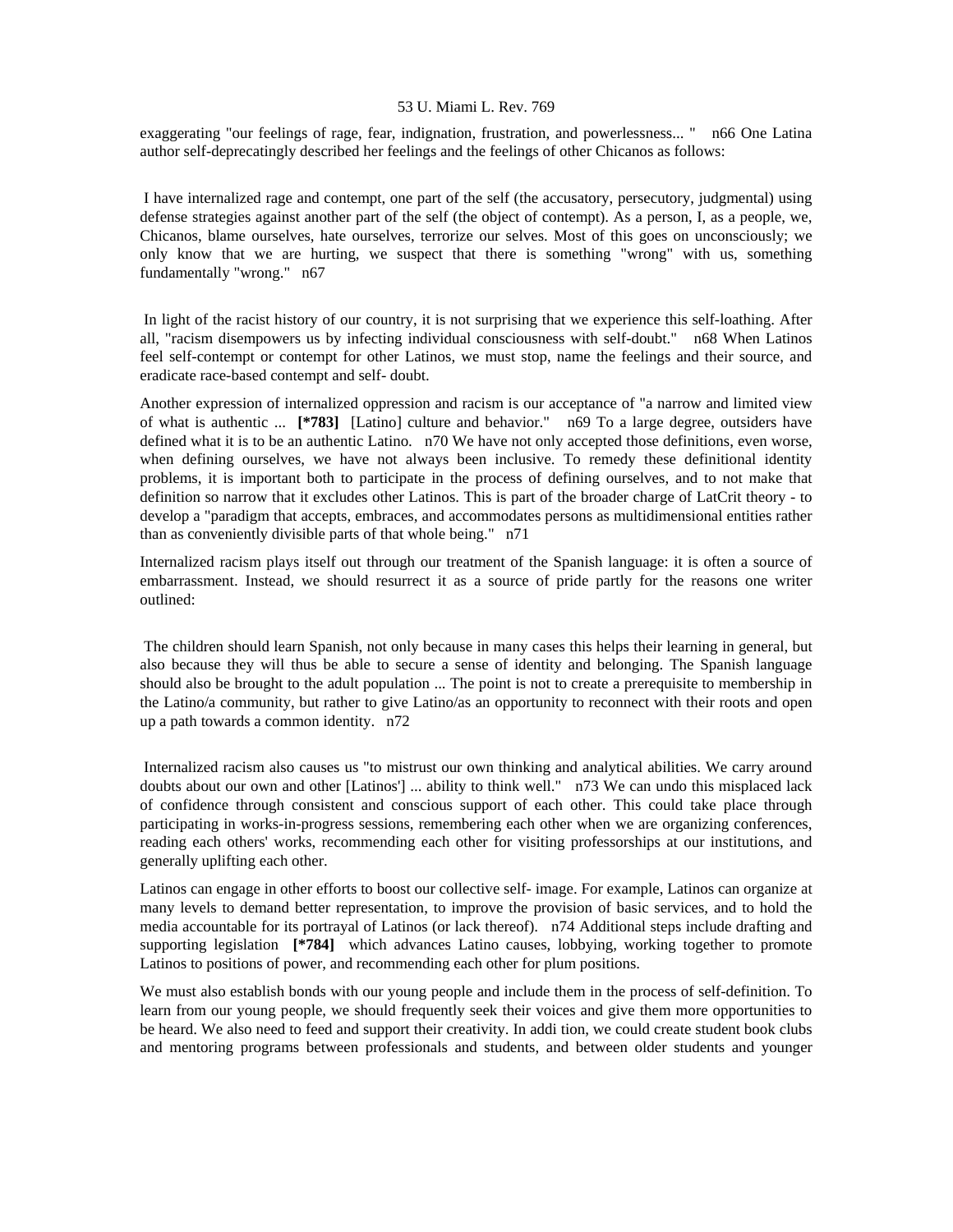students; insist on better school counseling to inspire instead of dissuade young Latinos; and create scholarship programs for Latinos. This shows young people that they are important and that we care about them, and provides them with Latino role models. If we do not create positive images, we leave a void which others can fill with distorted images of what a Latino is or is not.

Many other steps are necessary to overcome internalized oppres sion and racism, limited only by the boundaries of our collective imagi nations. This part provided only an outline of some of the ways we suffer from internalized oppression and racism, and how to halt our suf fering. As part of our institutional and individual ongoing missions, we must continue to identify internalized oppression and racism, and strategize on ways to halt that oppression and overcome its associated dysfunctions.

#### IV. CONCLUSION

 This essay has described internalized oppression and internalized racism, and the devastating impact of these forces on the Latino commu nity. They cause Latinos to adopt a colonized mentality and to internal ize negative self-perceptions. This results in a community where individuals doubt themselves as well as those around them. Even worse, it causes us to turn against each other. For example, large numbers of Latinos supported California's Propositions 187, 209 and 227, which by and large, hurt the Latino community. Elsewhere, Latinos fired Latinas for teaching Chicano studies. This type of self-destructive behavior forces other Latinos to concentrate too much time on defensive postur ing, reacting to racist behavior. The unfortunate reality is that so long as **[\*785]** there is racism, we will have to spend some time reacting to bigoted legislation, which legislation further disempowers the already marginal ized while simultaneously preserving and enhancing the position of the powerful. Nonetheless, it is time to act more from a position of self- determination. If Latinos can spend less time convincing other Latinos not to support measures that are harmful to the Latino community, we will be able to engage in positive activities and can initiate pro-active efforts to empower the Latino community. Accordingly, we should defy and deny others' negative perceptions of Latinos while concurrently building positive images and working toward a better place for Latinos in our society.

With time, we can reduce internalized oppression and racism, together with their resulting negative patterns of behavior. In their place, we can create a positive Latino identity which will have a multi plier effect. We will be healthier individuals and healthier communities. If we are in a position of confidence and power, it will be difficult for others to mount and sustain the types of anti-Latino campaigns we have seen in recent years. As a consequence, instead of spending so many precious resources reacting to attacks on the Latino community, we can build and sustain a stronger and more united community.

## **FOOTNOTE-1:**

n1. Roberto Chene, Creating Intercultural Communities, Enhancing Community in the Workplace, [Module II] at 2 (on file with the author) [hereinafter Intercultural Communities].

n2. Estevan Flores, Changing the U.S. Consciousness About Latinos/as, Latino/a Res. and Pol'y Center Newsl. U.of Colo. at Denver., Denver, Colo., Aug. 1998, at 2. Note that while this essay frequently uses the term "Latinos" more broadly, my point of reference is often the Mexican-American.

n3. Richard Delgado, Rodrigo's Bookbag: Brimelow, Bork, Herrnstein, Murray and D'Souza-Recent Conservative Thought and the End of Equality, [50 Stan. L. Rev. 1929, 1952 \(1998\)](http://www.lexis.com/research/xlink?searchtype=get&search=50%20Stan.%20L.%20Rev.%201929,at%201952) (reviewing Peter Brimelow, Alien Nation: Common Sense About America's Immigration Disaster (1995); Robert H. Bork, Slouching Toward Gomorrah: Modern Liberalism And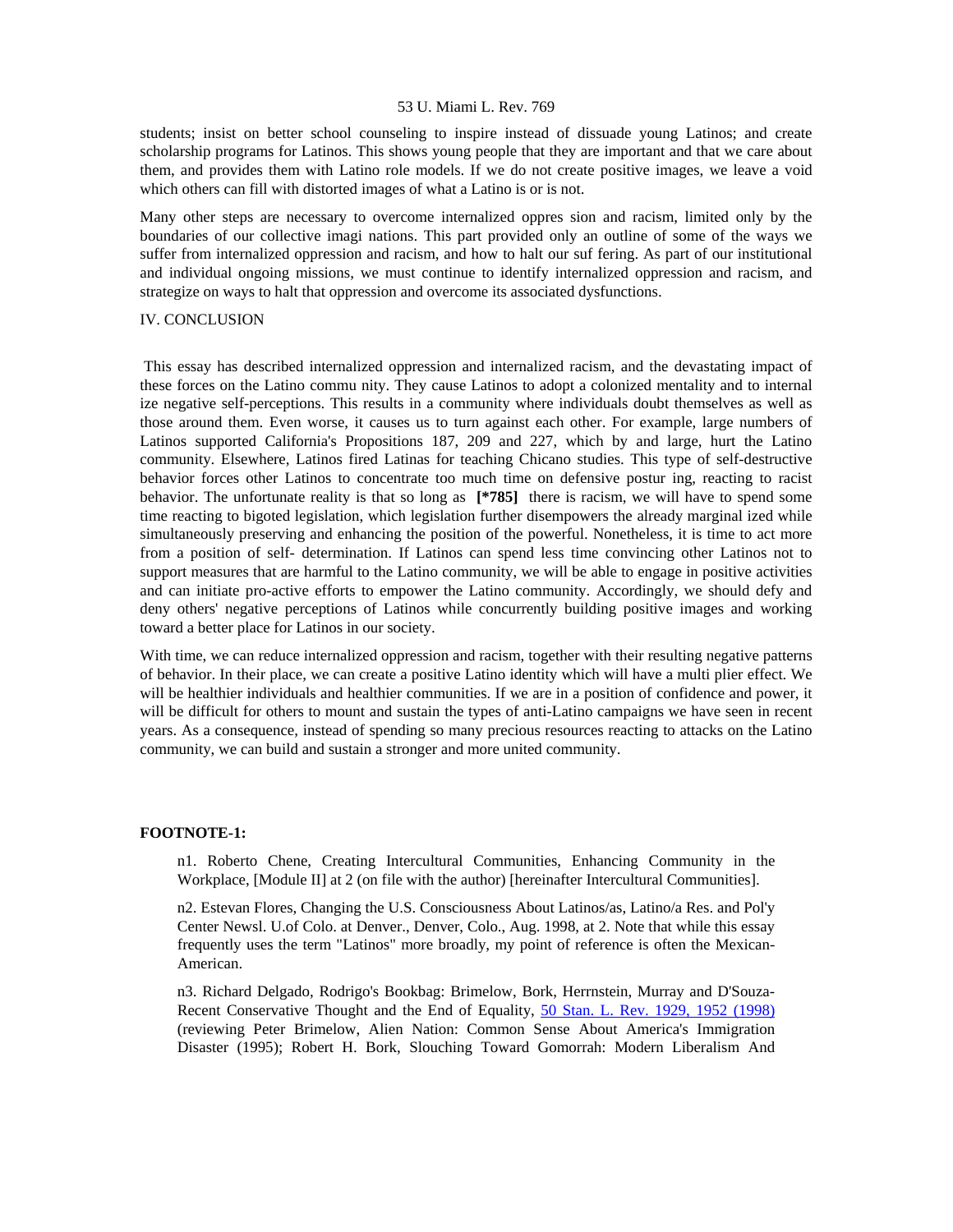American Decline (1996); Richard J. Herrnstein and Charles Murray, The Bell Curve: Intelligence and Class Structure In American Life (1994); and Dinesh D'Souza, The End of Racism: Principles For a Multiracial Society (1995)).

n4. See Michael A. Olivas, The Chronicles, My Grandfather's Stories, and Immigration Law: The Slave Traders Chronicle as Racial History, 34 St. Louis U. L.J. 425, 436-437 (1990) (summarizing stereotypes of Latinos while condemning the hypocrisy of US immigration policy). This particular stereotype one-dimensionally projects the dominant view of Latinos' work habits, neglecting the experience of the Latino who acts from values of respect, hard work and honor. In other words, from the Latino perspective, rather than considering ourselves docile and subservient, we see ourselves acting respectfully toward employers, putting in an honest day's work and conducting ourselves with honor.

n5. Richard Delgado and Jean Stefancic, Images of the Outsider in American Law and Culture: Can Free Expression Remedy Systemic Social Ills?, [77 Cornell L. Rev. 1258, 1274 \(1992\).](http://www.lexis.com/research/xlink?searchtype=get&search=77%20Cornell%20L.%20Rev.%201258,at%201274) Delgado also writes that Mexicans are popularly portrayed as "happy-go-lucky cartoon characters or shady actors who sneak across the border, earn some money, and then send it to their families back home." Richard Delgado, Rodrigo's Fifteenth Chronicle: Racial Mixture, Latino- Critical Scholarship, and the Black-White Binary, [75 Tex. L. Rev. 1181, 1198 \(1997\)](http://www.lexis.com/research/xlink?searchtype=get&search=75%20Tex.%20L.%20Rev.%201181,at%201198) (reviewing Louise Ann Fisch, All Rise: Reynaldo G. George, The First Mexican American Federal Judge (1996)).

n6. Rodolfo F. Acu<tild n>a, Anything But Mexican: Chicanos in Contemporary Los Angeles 8 (1996).

n7. California voters approved Proposition 187 by a vote of 59-41%. See Bill Jones, California Secretary of State, Statement of Vote, Nov. 8, 1994 (General Election). While a majority of Latino voters did not support Proposition 187 at the polls, earlier surveys indicated that they favored it. "In 1994, pre-election surveys showed a majority of Latinos supported Proposition 187, the anti-illegal immigration initiative. But exit polls later indicated that an overwhelming majority opposed it." Leonel Sanchez, Latino Views Differ Sharply on Question of Bilingual Education, San Diego Union-Trib., Mar. 15, 1998, at B1; see also Kevin R. Johnson, An Essay on Immigration Politics, Popular Democracy, and California's Proposition 187: The Political Relevance and Legal Irrelevance of Race, [70 Wash. L. Rev 629, 659 \(1995\).](http://www.lexis.com/research/xlink?searchtype=get&search=70%20Wash.%20L.%20Rev.%20629,at%20659)

n8. California voters approved Proposition 209 by a vote of 55-45%. See Bill Jones, California Secretary of State, Statement of Vote, Nov. 5, 1996 (General Election).

n9. I initially believed that because of the long term costs to society of having an uneducated and unhealthy immigrant population, it was shortsighted to withhold educational and medical benefits to immigrants. On further reflection, I wonder whether this is part of a larger scheme to perpetuate an underclass and prevent many Latinos from breaking out of a cycle of poverty. For a discussion of the intentionality of campaigns such as those underlying Propositions 187 and 209, see Jean Stefancic and Richard Delgado, No Mercy: How Conservative Think Tanks and Foundations Changed America's Social Agenda (1996) [hereinafter No Mercy].

n10. California voters approved Proposition 227 by a vote of 61-39%. See Bill Jones, California Secretary of State, Statement of Vote, June 2, 1998 (Primary Election). While California voters overwhelmingly approved Proposition 227, a slight majority of Latinos ultimately rejected it. See Amy Pyle et al., Latino Voter Participation Doubled Since '94 Primary, L.A. Times, June 4, 1998, at A1.

n11. For a more detailed discussion of the Cordova sisters' case, see [Cordova v. Vaughn](http://www.lexis.com/research/xlink?searchtype=get&search=3%20F.%20Supp.%202d%201216)  [Municipal School Distr., 3 F.Supp.2d 1216 \(1998\).](http://www.lexis.com/research/xlink?searchtype=get&search=3%20F.%20Supp.%202d%201216)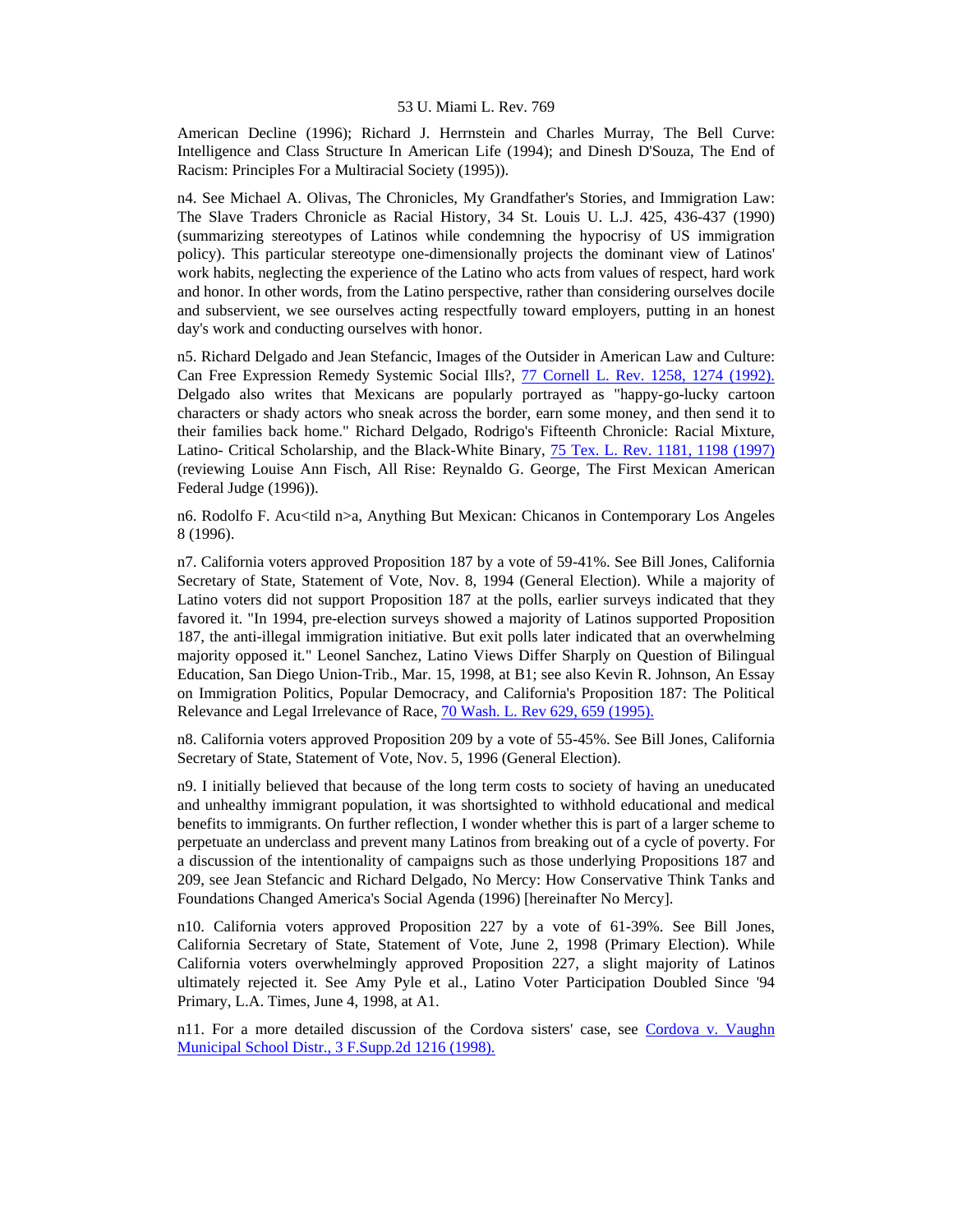n12. See generally No Mercy, supra note 9 (discussing the role of conservative think tanks and foundations in setting our social policy agenda and controlling outcomes).

n13. See Suzanne Lipskey, Internalized Racism 1 (1987).

n14. See id. at 2.

n15. Id. at 3-4.

n16. See No Mercy, supra note 9, at 32 (discussing negative stereotypes of immigrants (primarily Latino), and how conservatives manipulate those stereotypes).

 Like the English-only movement, the movement to cut services to immigrants draws on a set of anxieties that typify the struggling blue-collar and middle classes... The movements also tap economic anxieties that the middle and working classes feel more acutely than do those at the top - fear that immigrants will take jobs, that they will require too many services thus increasing the tax burden for U.S. workers, and that English, the great binding tie, will diminish in importance.

Id.

n17. See Acu<tild n>a, supra note 6, at 127.

n18. Lipskey, supra note 13, at 5-6.

n19. See id. at 5-12 (providing a detailed list of patterns of internalized racism).

n20. See supra text at IIA.

n21. Angel R. Oquendo, Re-imagining the Latino/a Race, 12 Harv. BlackLetter L.J. 93, 120 (1995).

n22. Roberto Rodriguez and Patrisia Gonzales, Teacher Fights School Ban on Chicano Studies, Fresno Bee, Mar. 17, 1997, at B5 (citing Jeanne Guana, Director of the Civil and Environmental Rights South West [sic] Project).

n23. I have heard my grandmother, a New Mexican by birth, whose mother was born in New Mexico and whose father was born in Mexico, lament how "those people" (her own people) are taking away her social security. For another description of Latinos' attitudes towards Latino immigrants, see Ken Chavez, Wilson Ads' Latino Effect Tough To Tell Could Even Help Governor, Sacramento Bee, May 21, 1994, at A3.

n24. Berta Esperanza Hernandez-Truyol, Borders (En)gendered: Normativities, Latinas, and a LatCrit Paradigm, [72 N.Y.U. L. Rev. 882, 900 \(1997\).](http://www.lexis.com/research/xlink?searchtype=get&search=72%20N.Y.U.L.%20Rev.%20882,at%20900)

n25. Lipskey, supra note 13 at 1. While this quote arose in the context of black liberation movements, it is equally applicable to liberation movements of other subordinated communities.

n26. Acu<tild n>a, supra note 6 at 110.

n27. See Kevin C. Wilson, And Stay Out! The Dangers of Using Anti-Immigrant Sentiment as a Basis for Social Policy: America Should Take Heed of Disturbing Lessons From Great Britain's Past, [24 Ga. J. Int'l & Comp. L. 567, 578 \(1995\).](http://www.lexis.com/research/xlink?searchtype=get&search=24%20Ga.%20J.%20Int)

n28. To illustrate,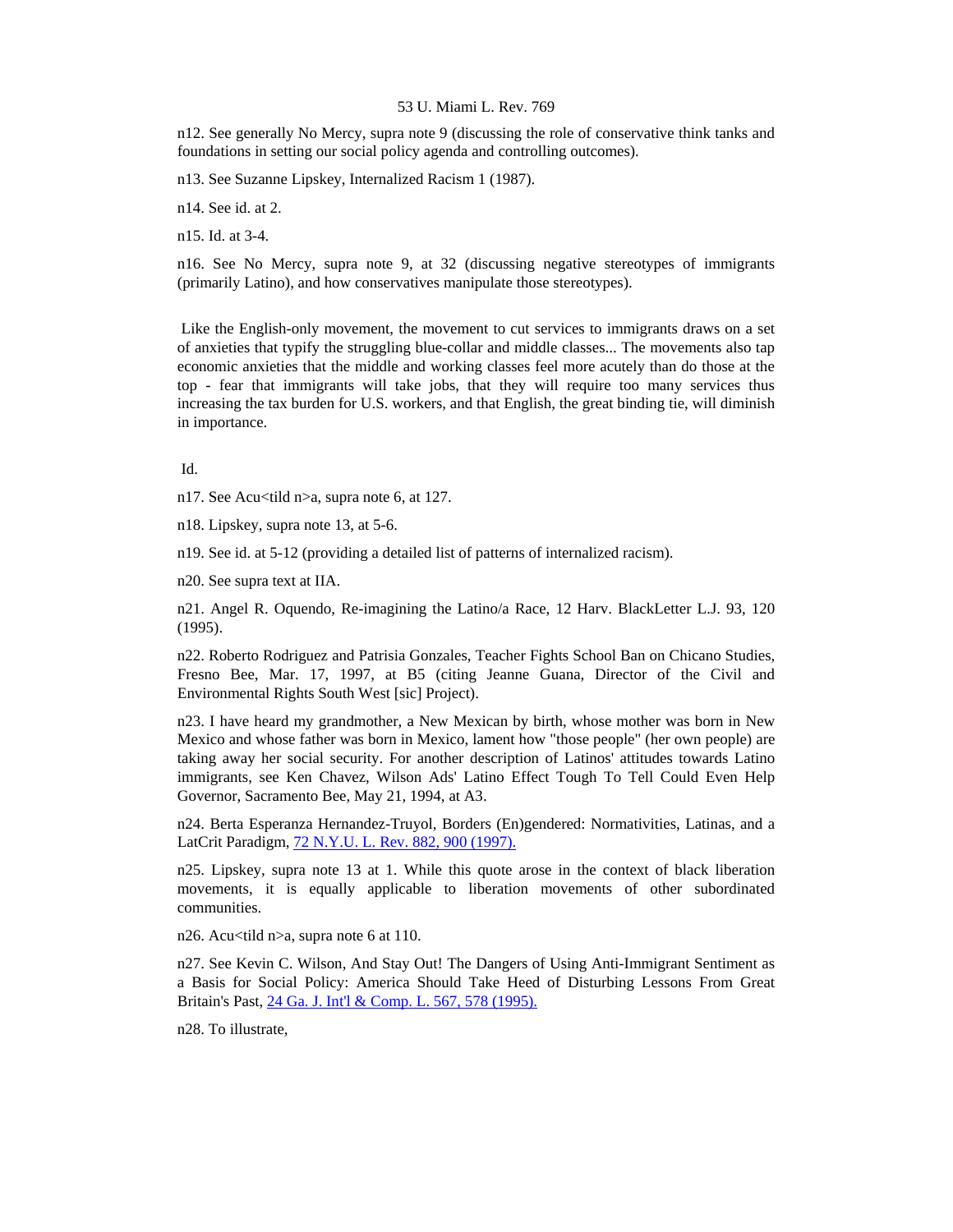An August 1993 Field Poll showed that 74 percent of Californians believed that illegal immigration had a negative impact on the state, and 76 percent agreed that it was a serious problem. Among Latinos, 58 percent responded that immigration negatively impacted the state, while 64 percent said that it was a serious problem.

Acu<tild n>a, supra note 6, at 122 (emphasis added).

n29. See, e.g., Center for the New American Community, Strangers at Our Gates in the 1990s (1990); Wilson, supra note 27, at 578; No Mercy, supra note 9, at 30.

n30. No Mercy, supra note 9, at 30.

n31. Id.

n32. See Robert P. Haro, Latino Voters in California, internet. Available e-mail: latino-lawprofs<at>ucdavis.edu (Aug. 5, 1998 15:44:12).

n33. Id. See also No Mercy, supra note 9, at 31 ("Indeed, statistics released in the Manhattan Institute's report show that immigrants, especially those who arrived before 1980, are more likely even than the native-born to own their own businesses").

n34. "Guero" is Spanish slang for light-skinned. See Kevin R. Johnson, "Melting Pot" or "Ring of Fire"?: Assimilation and the Mexican-American Experience, [85 Cal. L. Rev. 1259, 1266](http://www.lexis.com/research/xlink?searchtype=get&search=85%20Calif.%20L.%20Rev.%201259,at%201266)  [\(1997\)](http://www.lexis.com/research/xlink?searchtype=get&search=85%20Calif.%20L.%20Rev.%201259,at%201266) (discussing the dynamics of phenotype in one's family), co-published in [10 La Raza L.J.](http://www.lexis.com/research/xlink?searchtype=get&search=10%20La%20Raza%20L.J.%20173,at%20180)  [173, 180 \(1998\)](http://www.lexis.com/research/xlink?searchtype=get&search=10%20La%20Raza%20L.J.%20173,at%20180) [hereinafter Johnson, Ring of Fire].

n35. Ruben Navarrette, Jr., A Darker Shade of Crimson: Odyssey of a Harvard Chicano 107 (1993).

n36. This is in contrast to the assimilationist strategy of intentionally marrying Caucasians in order to better "blend." See Johnson, Ring of Fire, supra note 34, at 1272, 1290, & n.120.

n37. During my second year of law school, my classmate, Linda Davila, and I, co-chaired SLLSA.

n38. For a more general description of the pattern of doubting our colleagues' qualifications, see supra text accompanying note 18.

n39. In spite of all that these high-powered, well-educated Latino students would achieve in lives full of promise, it would be many subsequent springs before they could overcome the stigma attached to them when their acceptance letters arrived in their parents' mailboxes. Because others thought less of them in high school, they thought less of themselves in college.

Navarrette, supra note 35, at 16.

n40. Latinos are not the only ones who suffer from the impostor dilemma, it is common among all outsiders. Even white males suffer. "Like all white Americans, I was living with the fear that maybe I didn't really deserve my success, that maybe luck and privilege had more to do with it than brains and hard work." Robert Jensen, Diversity Debate: There's a Dirty Little Secret of White Privilege, Houston Chron., July 26, 1998. But as Jensen admits, white privilege ameliorates that suffering. He described the benefits of white privilege as follows:

 I walk through the world with white privilege. What does that mean? Perhaps most importantly, when I seek admission to a university, apply for a job, or hunt for an apartment, I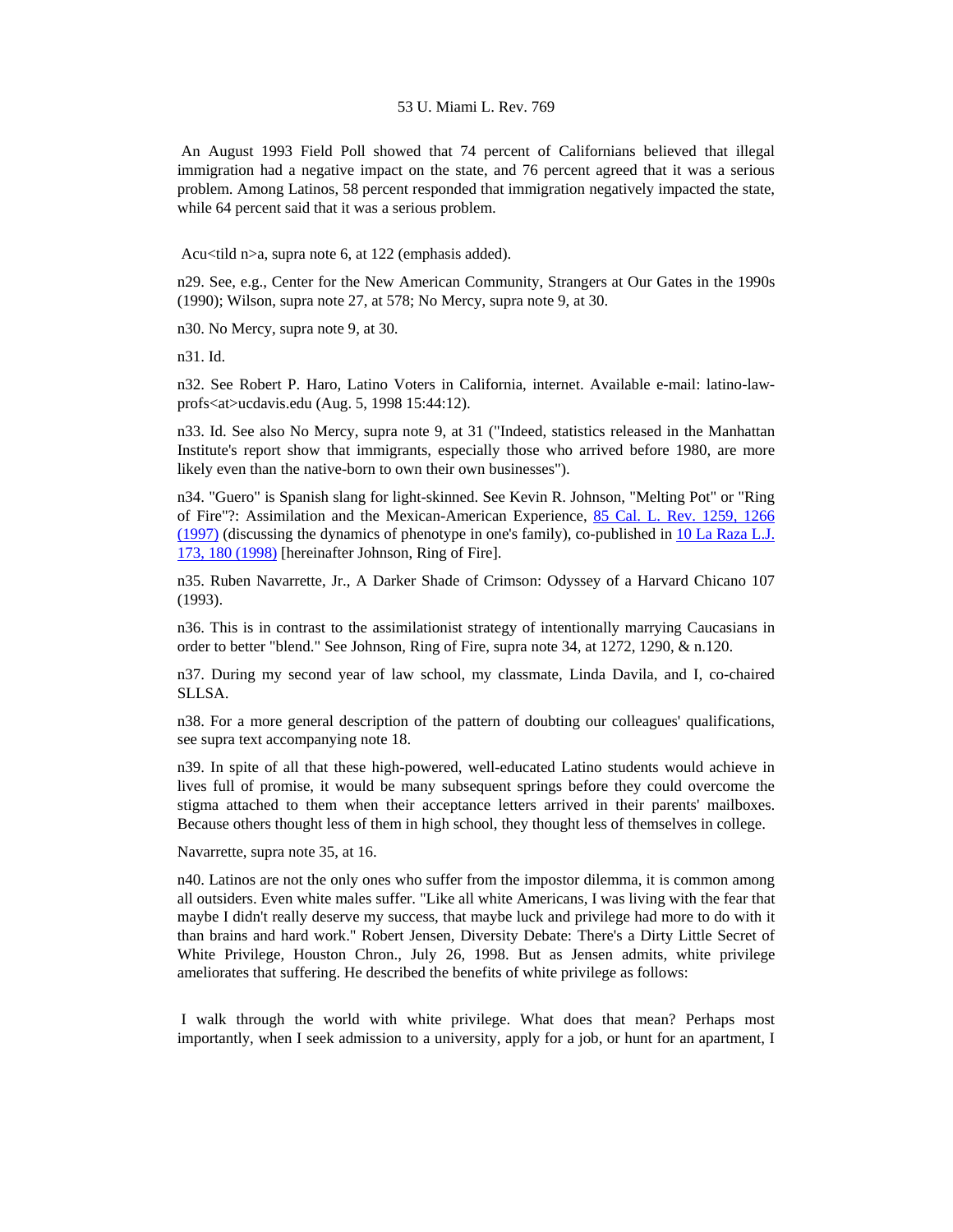don't look threatening. Almost all of the people evaluating me look like me - they are white. They see in me a reflection of themselves - and in a racist world, that is an advantage... Every time I walk into a store at the same time as a black man and the security guard follows him and leaves me alone to shop, I am benefitting from white privilege.

n41. Temporary bonding might occur when one does not normally speak Spanish but then suddenly feels compelled to speak Spanish, for example, in a Mexican restaurant.

n42. I remember being embarrassed when my mother would call me mija (roughly translated as "my daughter" but it really means much more because it connotes "my daughter who I love so much," and is typically spoken with the requisite degree of cari<tild n>o) or make me cari<tild n>os (demonstrations of love and affection) too loudly in public. Of course, this may not be different than the typical embarrassment that a child generally feels when her parent shows too much public affection.

n43. Oquendo, supra note 21, at 124.

n44. Johnson, Ring of Fire, supra note 34, at 1294.

n45. Oquendo, supra note 21, at 124-25.

n46. Martha Menchaca, Chicano-Mexican Cultural Assimilation and Anglo-Saxon Cultural Dominance, 11 Hispanic J. Behav. Sci. 203, 212 (1989).

n47. Id.

n48. See generally Richard Delgado and Jean Stefancic, The Social Construction of Brown v. Board of Education: Law Reform and the Reconstructive Paradox, [36 Wm. & Mary L. Rev.](http://www.lexis.com/research/xlink?searchtype=get&search=36%20Wm%20and%20Mary%20L.%20Rev.%20547,at%20558)  [547, 558-560 \(1995\).](http://www.lexis.com/research/xlink?searchtype=get&search=36%20Wm%20and%20Mary%20L.%20Rev.%20547,at%20558)

- n49. See [id. at 559.](http://www.lexis.com/research/xlink?searchtype=get&search=36%20Wm%20and%20Mary%20L.%20Rev.%20547,at%20559)
- n50. See id.
- n51. See id.
- n52. Flores, supra note 2, at 2.

n53. Intercultural Communities, supra note 1 [Module II] at 2.

n54. See Johnson, Ring of Fire, supra note 34, at 1297-99 (arguing for assimilation among Latino groups despite diversity in the Latino community). The first LatCrit conference (LatCrit I) convened in La Jolla, California in Spring 1996, LatCrit II occurred in San Antonio, Texas in Spring 1997, and LatCrit III was in Miami, Florida in Spring 1998. Various Critical Race Theory Conferences have occurred over the years, starting in 1989. See Critical Race Theory: The Cutting Edge xiv (Richard Delgado, ed. 1995) [hereinafter CRT]. Derrick Bell and Alan Freeman are credited with starting the CRT movement, which was quickly joined by many other kindred spirits. See CRT, id., at xiii.

n55. Attendees at the Hispanic National Bar Association's convention in Puerto Rico started brainstorming the idea of a Latino Critical Race Conference and California Western School of Law ultimately sponsored LatCrit I, which was primarily organized by my colleagues Professors Frank Valdes, Gloria Sandrino, Bob Chang, and myself.

n56. LatCrit, as other critical race movements, has suffered through some divisiveness which if not immediately named and addressed, could have threatened the movement. For example, during LatCrit II, some participants voiced the concern that they had been excluded and in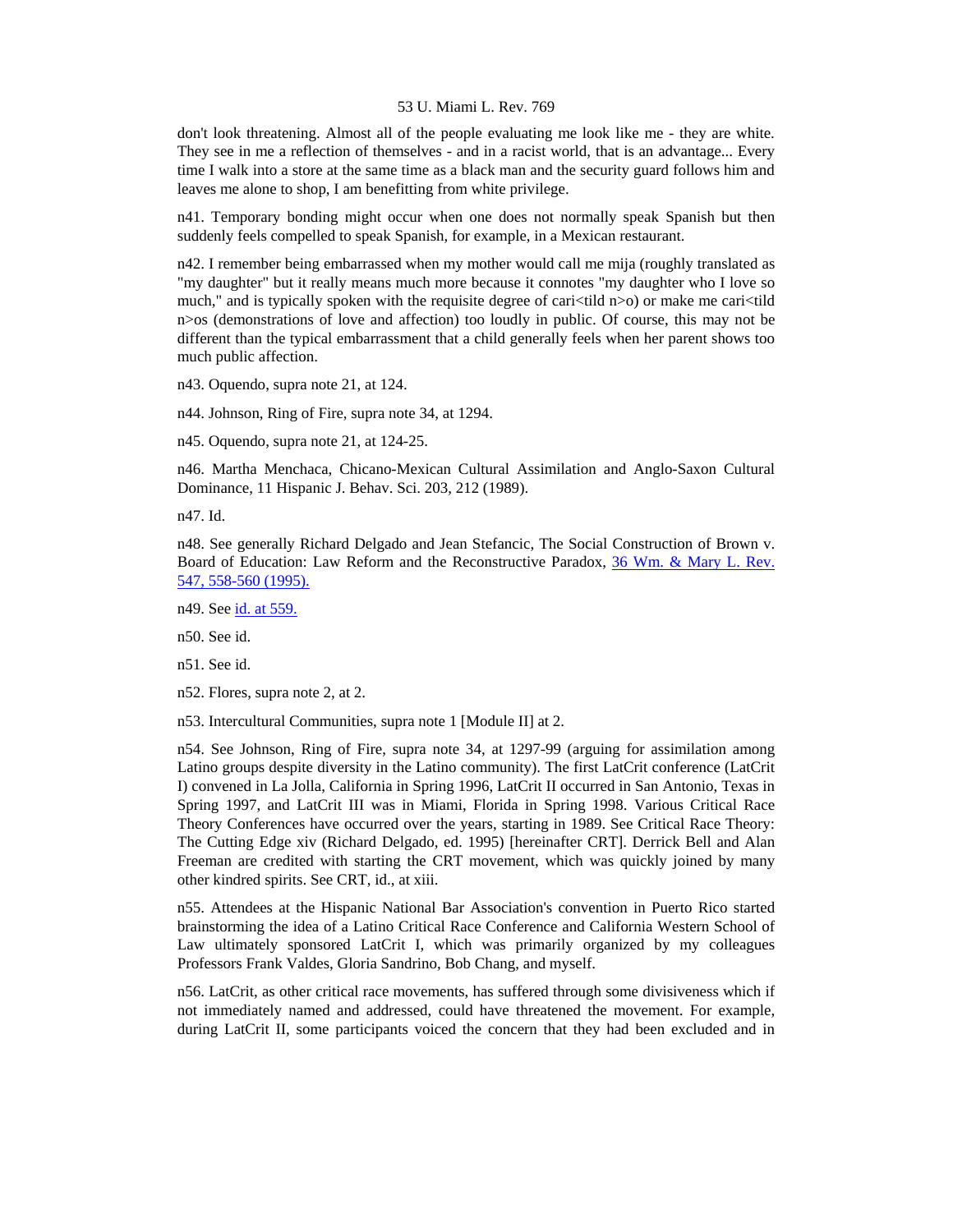planning for LatCrit III, the sources of that exclusion and how to more immediately respond to threats to the movement, were incorporated.

n57. Intercultural Communities, supra note 1 [Module II] at 2.

n58. For example, politicians such as former California Governor Pete Wilson have created repugnant advertising campaigns which depict hordes of Latinos crossing the border into California, stealing jobs from hard-working Americans. See, e.g., Chavez, supra note 23, at A3. Yet other anti-immigrant groups have initiated the official English movement, immigration reform, and the attack on affirmative action. See No Mercy, supra note 9, at 9-19 (official English), 20-32 (immigration reform), and 45-81 (affirmative action).

n59. See generally Cheryl Harris, Whiteness as Property, [106 Harv. L. Rev. 1709 \(1993\)](http://www.lexis.com/research/xlink?searchtype=get&search=106%20Harv.%20L.%20Rev.%201709) (discussing notions of white supremacy and white privilege); see also Stephanie M. Wildman, Privilege Revealed: How Invisible Preference Undermines America (1996); Menchaca, supra note 46, at 204 (discussing white superiority vis-a-vis Latinos).

n60. See Menchaca, supra note 46, at 216; see also David Mark Chalmers, Hooded Americanism: the History of the Ku Klux Klan (1981) (describing general history and activities of the Ku Klux Klan).

n61. See supra notes 7-8, and accompanying text.

n62. See, e.g., Menchaca, supra note 46, at 216-7; see also Acu<tild  $n>a$ , supra note 6, at 65-72 (discussing how Latino activism spared East L.A., a predominantly Latino community, from a state prison and how the region has nonetheless been the dumping ground for hazardous waste and the chosen site for an oil pipeline).

n63. Dominant groups routinely place desirable amenities such as shopping centers, parks or land preserves in Anglo communities. See Martha Menchaca, supra note 46 at 217.

n64. See Amanda Covarrubias, I-10 Billboard to Urge Fight Against Illegal Immigrants. Group Hopes it's 'Quite Controversial,' San Diego Union-Trib., May 1, 1998, at A3. The billboard, installed in May 1998, was removed within one month because Hispanic activists threatened to protest the racist contents of the advertisement. Group Has Billboard Removed, San Diego Union-Trib., June 24, 1998, at A3.

n65. Lipskey, supra note 13, at 16.

n66. Id. at 5.

n67. Gloria Anzaldua, Borderlands/LA Frontera: The New Mestiza 45 (1987).

n68. Leslie G. Espinoza, Masks and Other Disguises: Exposing Legal Academia, [103 Harv. L.](http://www.lexis.com/research/xlink?searchtype=get&search=103%20Harv.%20L.%20Rev.%201878,at%201884)  [Rev. 1878, 1884 \(1990\).](http://www.lexis.com/research/xlink?searchtype=get&search=103%20Harv.%20L.%20Rev.%201878,at%201884)

n69. Lipskey, supra note 13, at 8.

n70. For some unflattering descriptions of Latino, see supra notes 2-5 and accompanying text.

n71. Hernandez-Truyol, supra note 24, at 923-24.

n72. Oquendo, supra note 21, at 125.

n73. See Lipskey, supra note 13, at 8-9.

n74. Latinos do much work in these areas and should be commended for the efforts to improve the Latino condition. For example, the National Hispanic Media Coalition works "to improve the image of Latino-Americans as portrayed by the media; and ... to increase the number of